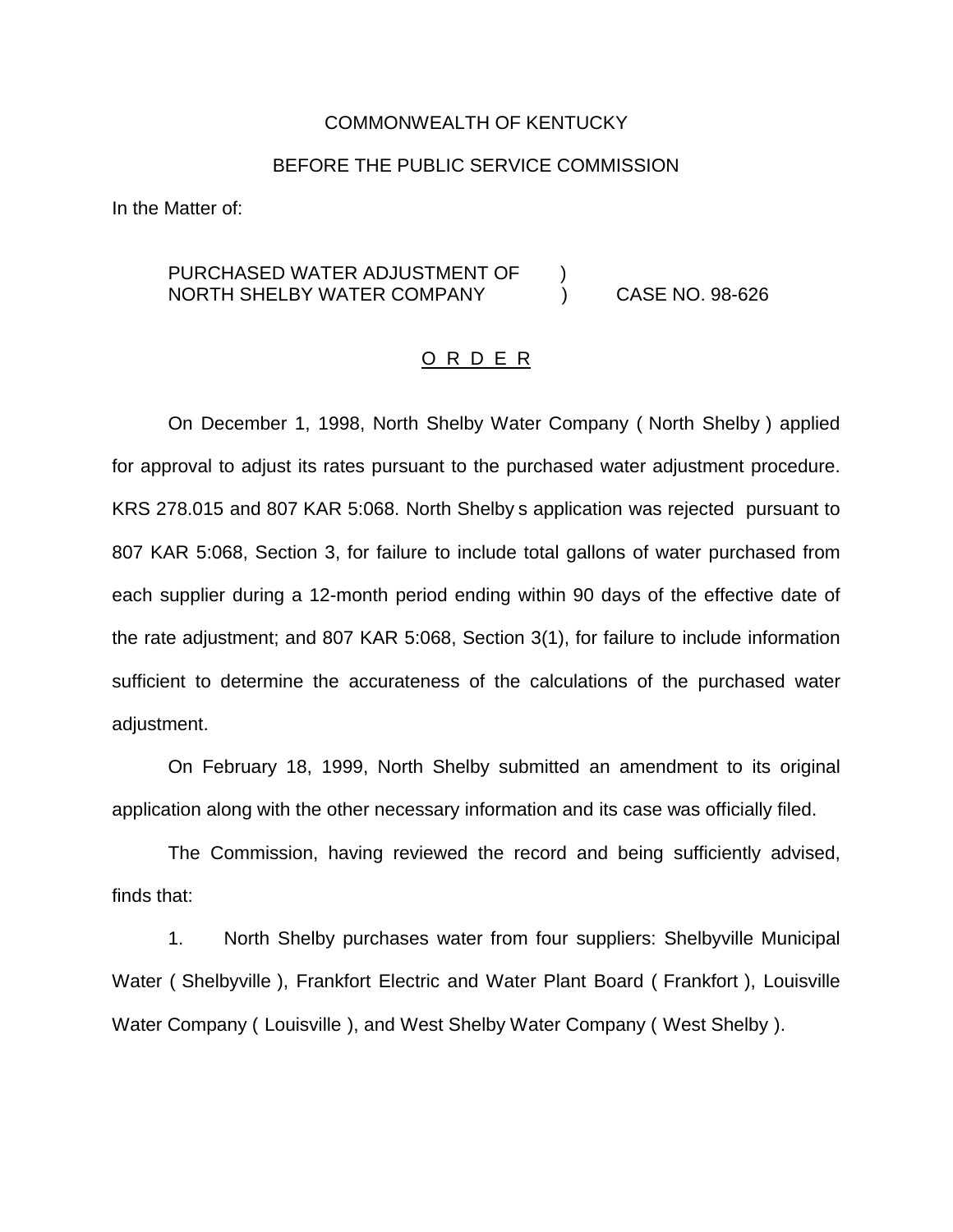2. Shelbyville increased the wholesale water rate charged to North Shelby from \$1.15 per 1,000 gallons to \$1.37 per 1,000 gallons effective June 1, 1998. Frankfort increased the wholesale water rate charged to North Shelby from \$1.25 per 1,000 gallons to \$1.313 per 1,000 gallons effective January 10, 1999. The other two suppliers, Louisville and West Shelby, did not increase their wholesale rates.

3. During the 12 months ending November 25, 1998, North Shelby purchased 380,106,106 total gallons of water and sold 312,005,800 gallons.

4. The increase in the cost of purchased water is \$30,957.85, resulting in a purchased water adjustment of \$0.10 per 1,000 gallons of water. Based on a monthly usage of 5,000 gallons, the average bill of a North Shelby customer would increase \$0.50 from \$23.99 to \$24.49 or 2.1 percent.

5. The calculations provided by North Shelby in its amended application are correct.

6. The purchased water adjustment of \$0.10 per 1,000 gallons and the rates in Appendix A, attached hereto and incorporated herein, are fair, just, and reasonable and should be approved.

IT IS THEREFORE ORDERED that:

1. The purchased water adjustment of \$0.10 per 1,000 gallons and the rates in Appendix A are approved for services rendered on and after the date of this Order.

2. The revised tariff submitted by North Shelby is hereby rejected as filed because minimum bills are listed as per 1,000 gallons.

3. Within 20 days from the effective date of this Order, North Shelby shall file a copy of its revised tariff.

-2-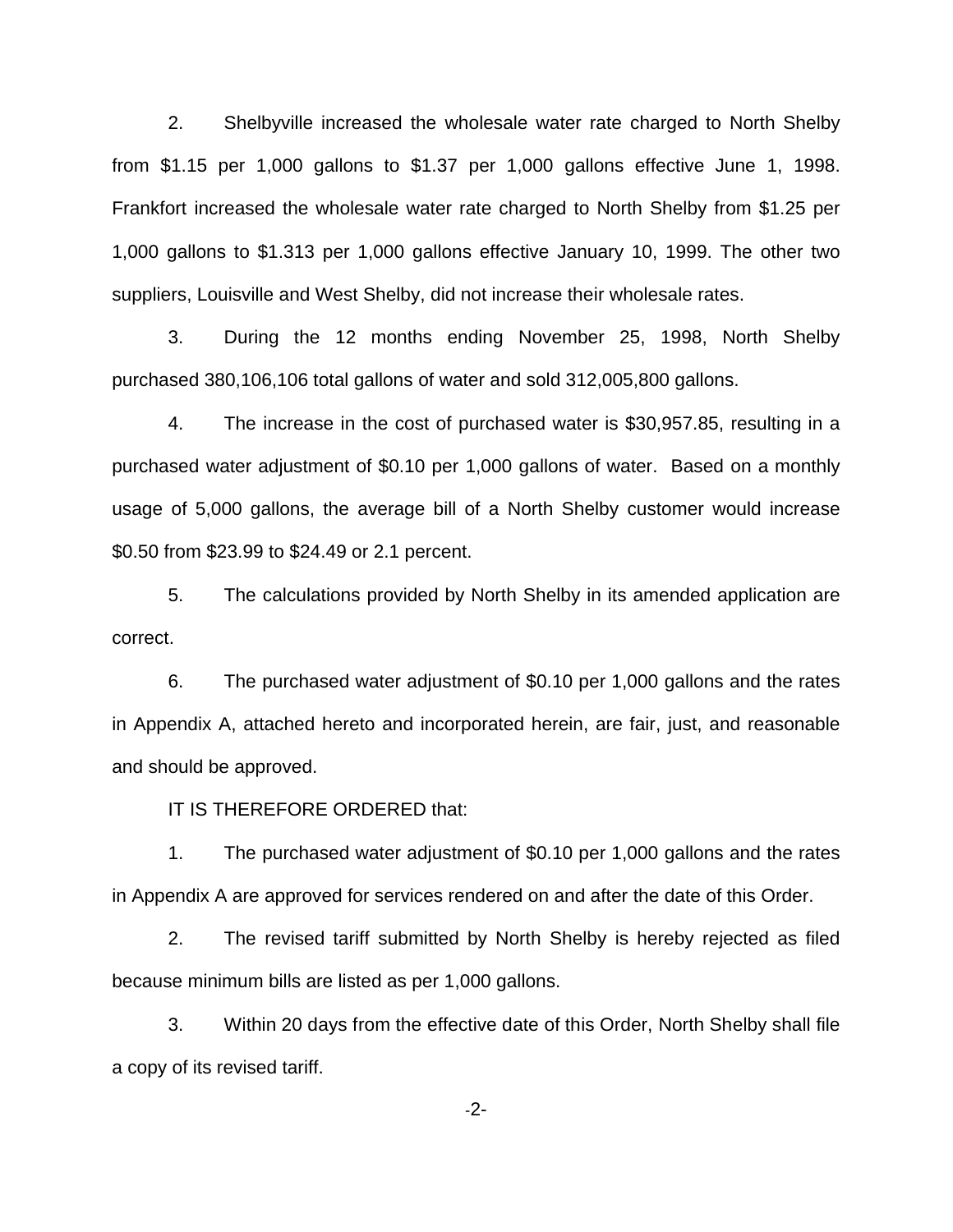4. Within 20 days from the effective date of this Order, North Shelby shall file a copy of the notice to its customers and verification that such notice has been given.

Done at Frankfort, Kentucky, this 12<sup>th</sup> day of March, 1999.

By the Commission

ATTEST:

\_\_\_\_\_\_\_\_\_\_\_\_\_\_\_\_\_\_\_\_\_\_\_\_\_\_\_ Executive Director